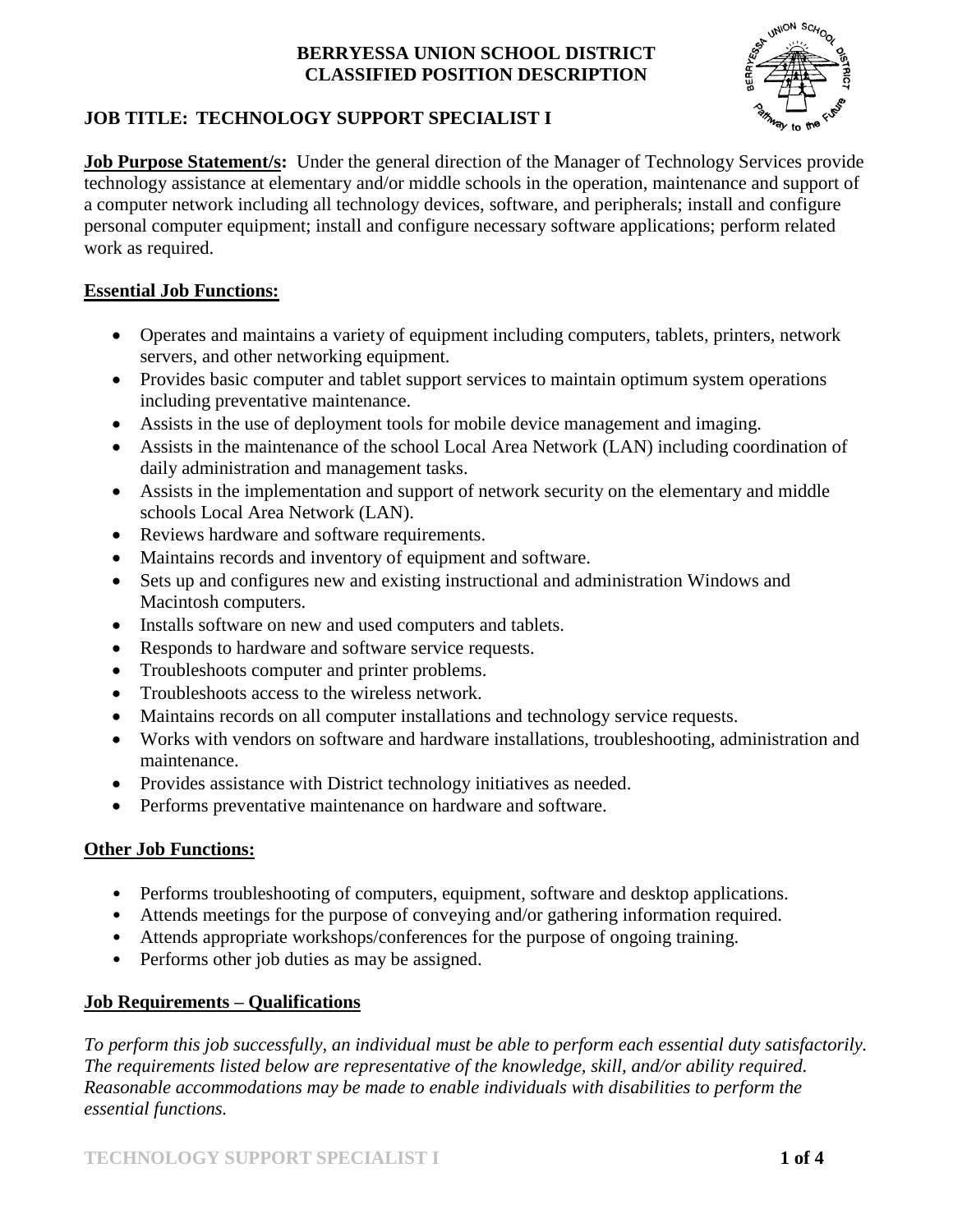

# **JOB TITLE: TECHNOLOGY SUPPORT SPECIALIST I**

#### **Education and Experience Requirements:**

Any combination equivalent to: Completion of the twelfth grade, supplemented by training and/or coursework in computer and network operations; and one year computer related experience or any combination of experience and coursework in such areas as installation, configuration, troubleshooting, and repair of computer hardware, software, and peripheral devices preferably in a networked environment.

#### **Knowledge and Abilities:**

#### **KNOWLEDGE OF:**

- Methods, tools and equipment used in the installation and service of hardware and software; various computer and tablet operating systems.
- Current computer network technology.
- Basic industry standard networking principles.
- District organization, operations, policies and objectives.
- Policies and objectives of assigned program and activities.
- Record-keeping and report preparation techniques.
- Oral and written communication skills.
- Interpersonal skills using tact, patience and courtesy.
- Modern office practices, procedures and equipment.
- Proper lifting techniques.

### **ABILITY TO:**

- Install computers, tables, printers and other peripheral devices.
- Install and test software and hardware.
- Communicate clearly and concisely both oral and written.
- Demonstrate good interpersonal skills to work with students, teachers, administrators, supervisors, co-workers and vendors.
- Learn new skills to keep current with technology changes.
- Instruct others in the use and care of computer technology and software.
- Adapt to changing technologies and learn functionality of new equipment and systems.
- Communicate effectively both orally and in writing.
- Establish and maintain cooperative and effective working relationships with others.
- Maintain records and prepare reports.
- Determine appropriate action within clearly defined guidelines.
- Work independently with little direction.
- Meet schedules and time lines.
- Plan and organize work.
- Maintain current knowledge of technological advances in the field.
- Maintain consistent, punctual and regular attendance.
- Move hands and fingers to operate a computer keyboard.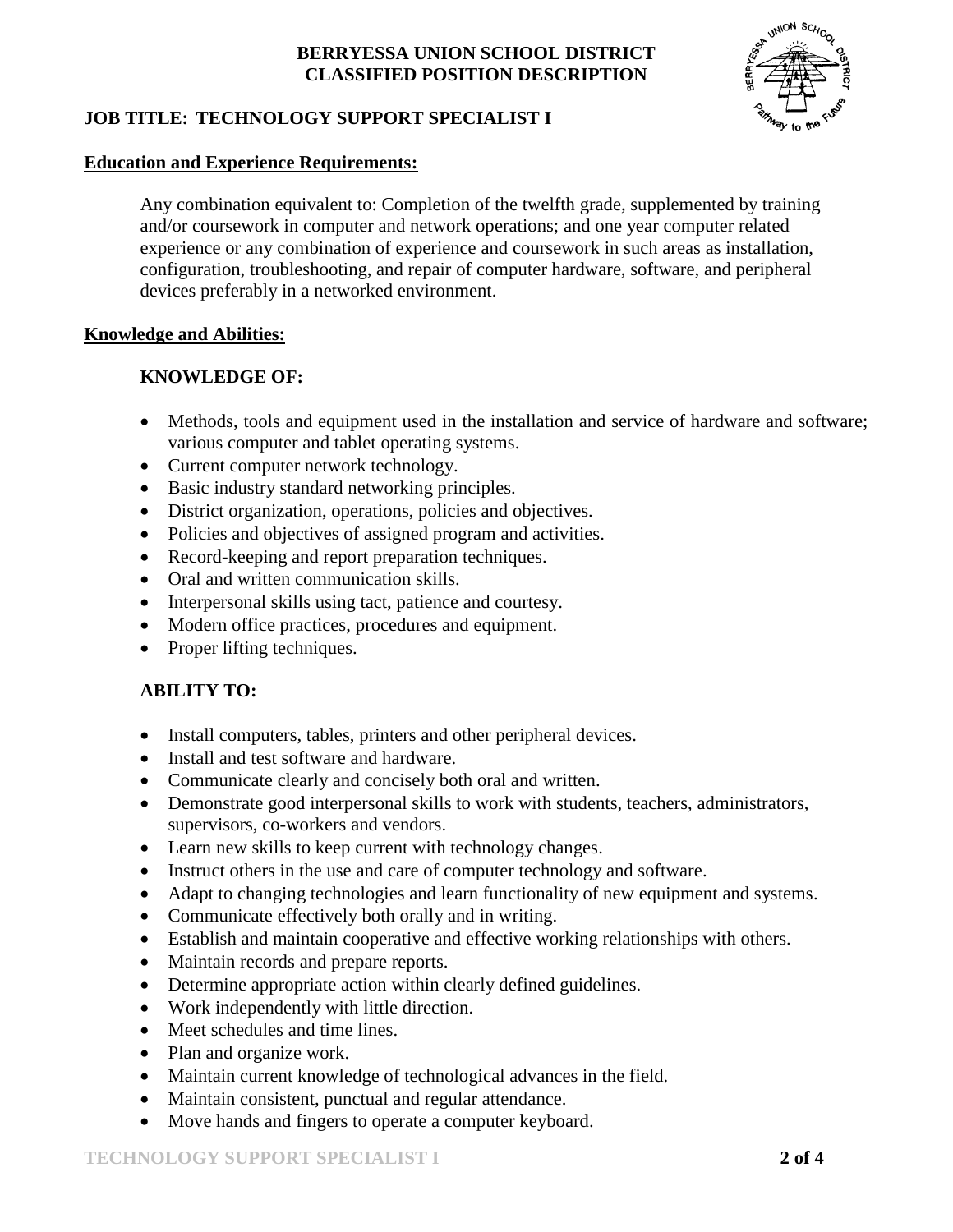

### **JOB TITLE: TECHNOLOGY SUPPORT SPECIALIST I**

- Hear and speak to exchange information.
- See to view computer monitor and read a variety of materials.
- Sit for extended periods of time.
- Bend at the waist, kneel and crouch to perform repairs.
- Use proper lifting methods.

### **Working Conditions:**

### **ENVIRONMENT:**

*The work environment characteristics here are representative of those an employee encounters while performing the essential functions of this job. Reasonable accommodations may be made to enable individuals with disabilities to perform the essential functions.*

- Indoor
- Office environment
- Subject to driving to off-site locations to conduct work.

The noise in these environments is quiet to loud depending upon the activity in the particular part of the day.

# **PHYSICAL DEMANDS:**

*The physical demands described here are representative of those that must be met by an employee to successfully perform the essential functions of this job.* Reasonable *accommodations may be made to enable individuals with disabilities to perform the essential functions.*

 Hearing and speaking to exchange information in person and on the telephone; seeing to read, prepare, and proofread documents, perform assigned duties; sitting for extended periods of time; dexterity of hands and fingers to operate a computer keyboard and other office equipment; kneeling, bending at the waist, and reaching overhead, above the shoulders and horizontally, to retrieve and store files and supplies; lifting light objects.

### **Licenses, Certifications, Bonding, and/or Testing Requirements:**

- Criminal Justice Fingerprint Clearance
- Valid California Driver's License
- Tuberculosis Clearance

### **Reports to:** Manager of Technology Services

**Work Year:** 12 months

**Salary Placement:** 40.0